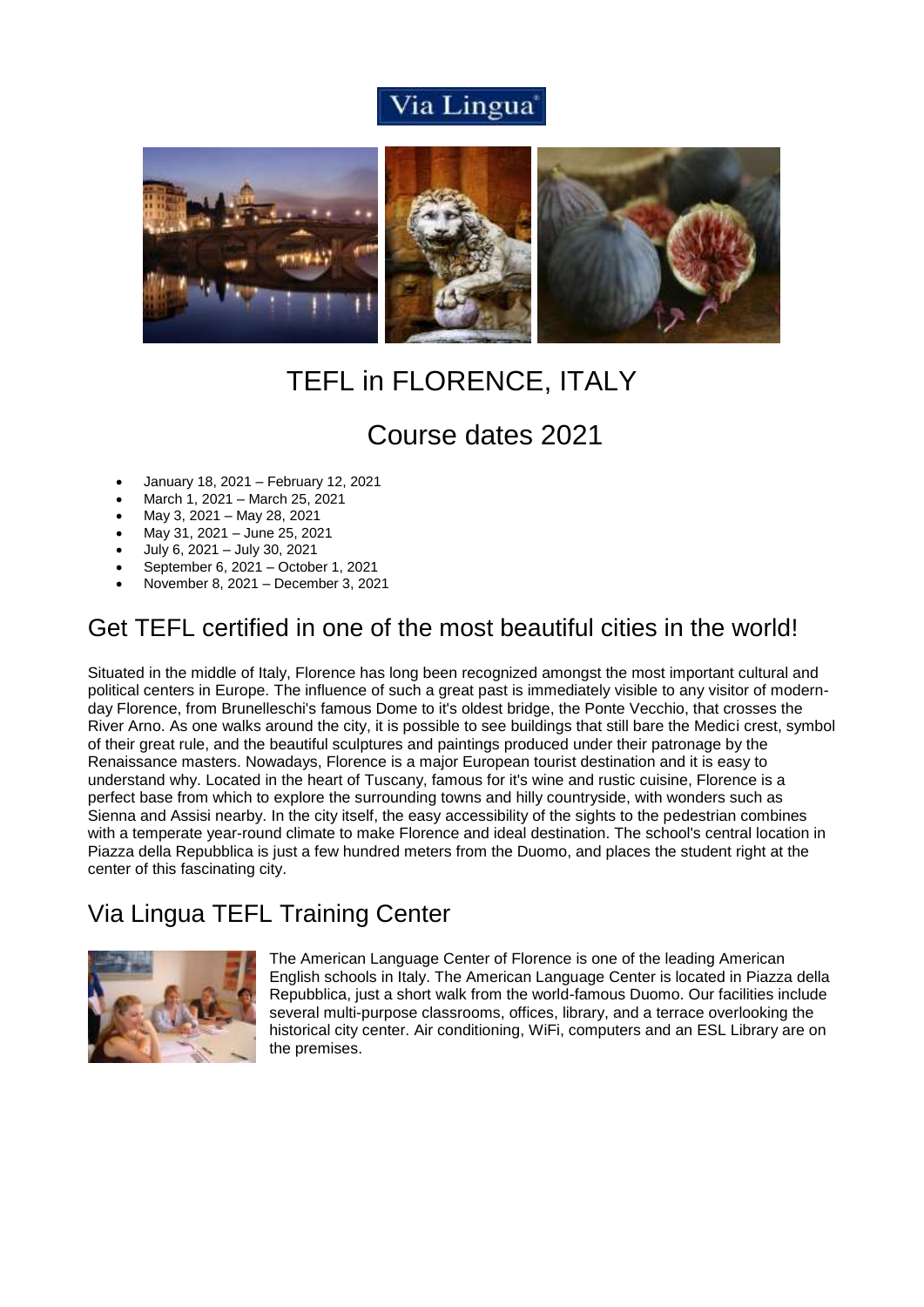# Teaching English in Italy

Language schools start in September or October and finish up in May or June, and contracts are typically nine to 10 months. There are also summer camps in June and July. From February or March on is a good time to start looking for jobs as schools have a better idea of who is returning to teach. But there are also many jobs that open up very close to the beginning of the school year, sometimes mere days before the first day. There are also emergency openings throughout the year. Where you want to live can affect your search. The more flexible you are, the more likely you are to find something. Many English teachers choose to supplement their income by giving private lessons.

# Food & Clothing

If you do not love Italian food, what on earth are you doing in Italy? Even if you do, however, figuring out w Dress in Italy is typical for a Western country.

When teaching, be sure to adhere to the local working culture a Dress in Italy is typical for a Western country. When teaching, be sure to adhere to the local working culture and basic ideas of professionalism. Business Casual is a safe bet.

### Climate

Florence's location in a small basin encircled by hills is a determining factor for its changeable [climate.](http://www.britannica.com/EBchecked/topic/210642/Florence/22446/The-climate##) Summers tend to be extremely hot and humid, and winters are cool and wet. The average monthly temperature for July and August is about 73 to 75 °F (23 to 24 °C), with an average daytime high of about 95  $\degree$ F (35  $\degree$ C); the average monthly temperature for January is 41  $\degree$ F (5  $\degree$ C).

## Excursions and Cultural Highlights

Because the course is so intensive, people can spend their month here without finding the time to see the beauty of Italy. To make the most of your visit here in Florence, we can offer a number of possible excursions to allow you to learn more about Florence and its environs. Here is a list of potential excursions for you to peruse – what is offered during your particular course will depend on the season and the interest.

#### Wine Tasting

Offered on Tuesday and Thursday evenings at 5:15 p.m. Discover the tastes of some of the most famous Tuscan wines and the foods that go with them. Advanced booking required.

#### Cooking course

Every Tuesday and Thursday beginning at 6:30 p.m. The menu changes every week. Please check in our offices for the monthly menu to decide which course you would like to sign up for.

## Accommodation

On request, Via Lingua will book housing accommodations. Please contact the center for more information.

# Special Offers

Please refer to our main website, [www.vialingua.org,](http://www.vialingua.org/) for current special offers.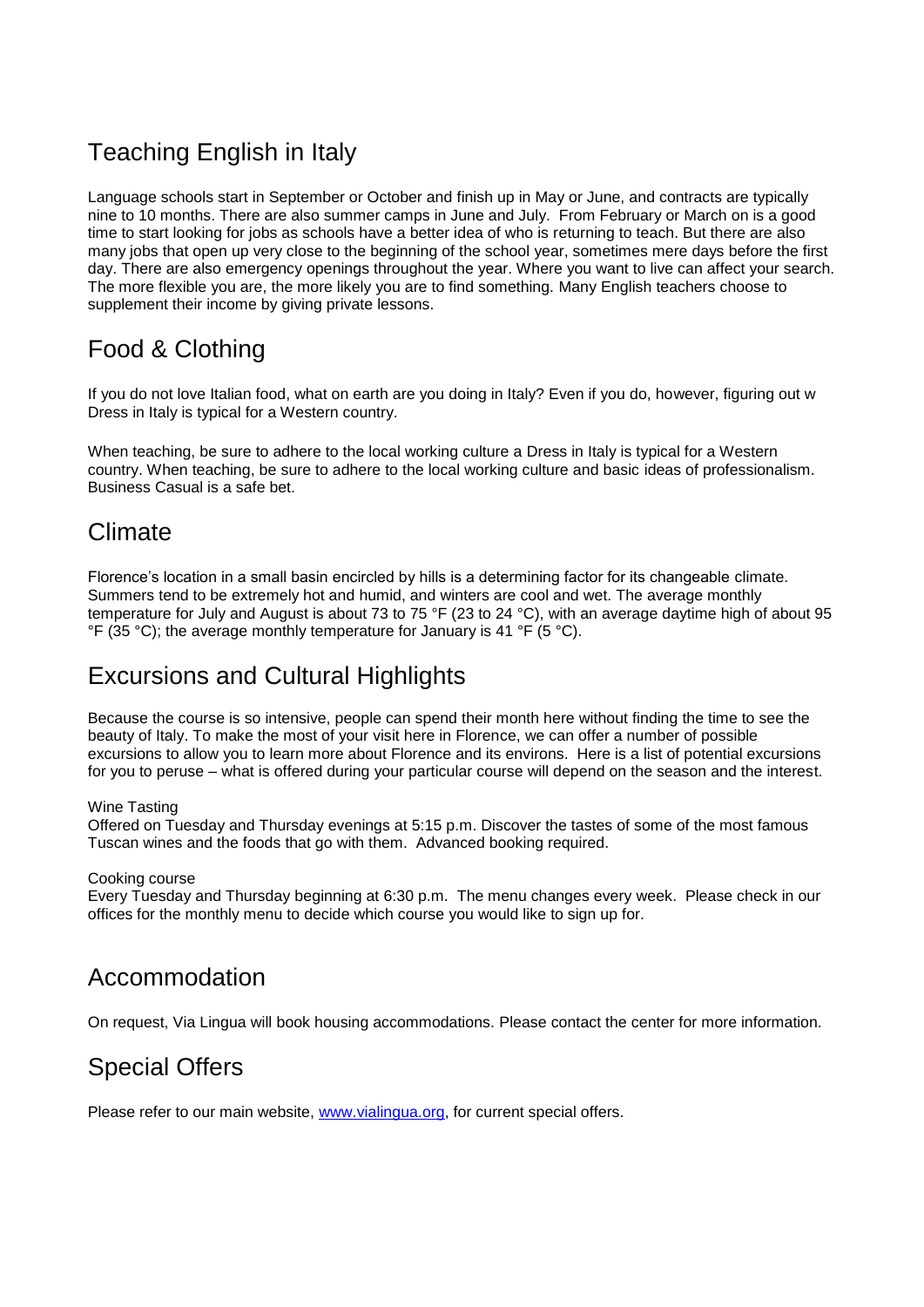*"The Teaching Practice sessions were the best part of the course – more than most other TEFL courses. I would recommend this particular course to anyone interested in getting certified. " Kelly*

#### **10 Things You Need to Know about Via Lingua Florence**

Via Lingua is proud to offer a world-class 4-week TEFL Certificate course located in the heart of Florence, [Italy.](https://www.internationalteflacademy.com/italy-teaching-english-overseas-jobs) To help you prepare for this course, we've compiled the most common and most important questions raised by our students in addition to advice & tips from actual graduates of the course.

#### **1. How many hours will I be spending in class and on course work during the course?**

The TEFL course in Florence, Italy is 130 hours in total over 4 weeks. The time commitment is mainly Monday through Friday 8:30 am to 4:00 pm. Throughout the course, students have class observations, lesson-planning, and teaching practice commitments, along with their regular input sessions. Assignments are monitored and assessed at regular intervals, with special times devoted to community education sharing and review periods; some weekend commitment is suggested to consolidate the learning process. The focus of the TEFL program is on providing in-class support for meaningful individual and group learning.

The course runs from 8:30 am to 4:30 pm Monday through Friday. Students will have some flexibility in time commitments depending on their student teaching schedule.

#### **2. In regards to student teaching, how many hours is it and when does it take place? Who are the ESL students? What ages and levels are they?**

Student teaching is a total of 10 hours, and lessons are in the morning and early afternoon. The ESL students are typically adults of beginner to advanced levels. TEFL Students will be put into groups of 3 to 5 students to teach each day. TEFL students will also observe and interact with the ESL classes at the language center throughout the course.

#### **3. How many assignments are there throughout the course and what do they consist of? How many hours of homework can I expect outside of class?**

There are assignments which relate to each of the course components and include the following. The course assignments consist of grammar tests, methodology research, grammar activation and applied teaching techniques. Typically, students spend one to two hours per day outside of class on homework and lesson-planning.

- One-to-one Project (individual lesson planning and delivery) 6-8 hours
- Group Project (creative team-building on a TEFL theme) 2-4 hours
- Portfolio (ongoing diary of progress and discovery) 4 hours
- Culture Capstone (exploration of local cultural site for lesson-planning) 3 hours

#### **4. Will grammar be taught during the course? Are there additional resources in the course materials?**

Yes, grammar will be taught during the course. The school provides a complete, extensive grammar presentation program and review, along with demonstrations of the appropriate teaching techniques for each point. There is also a well-stocked Resource Center for grammar texts, DVDs, community study sessions, and online options.